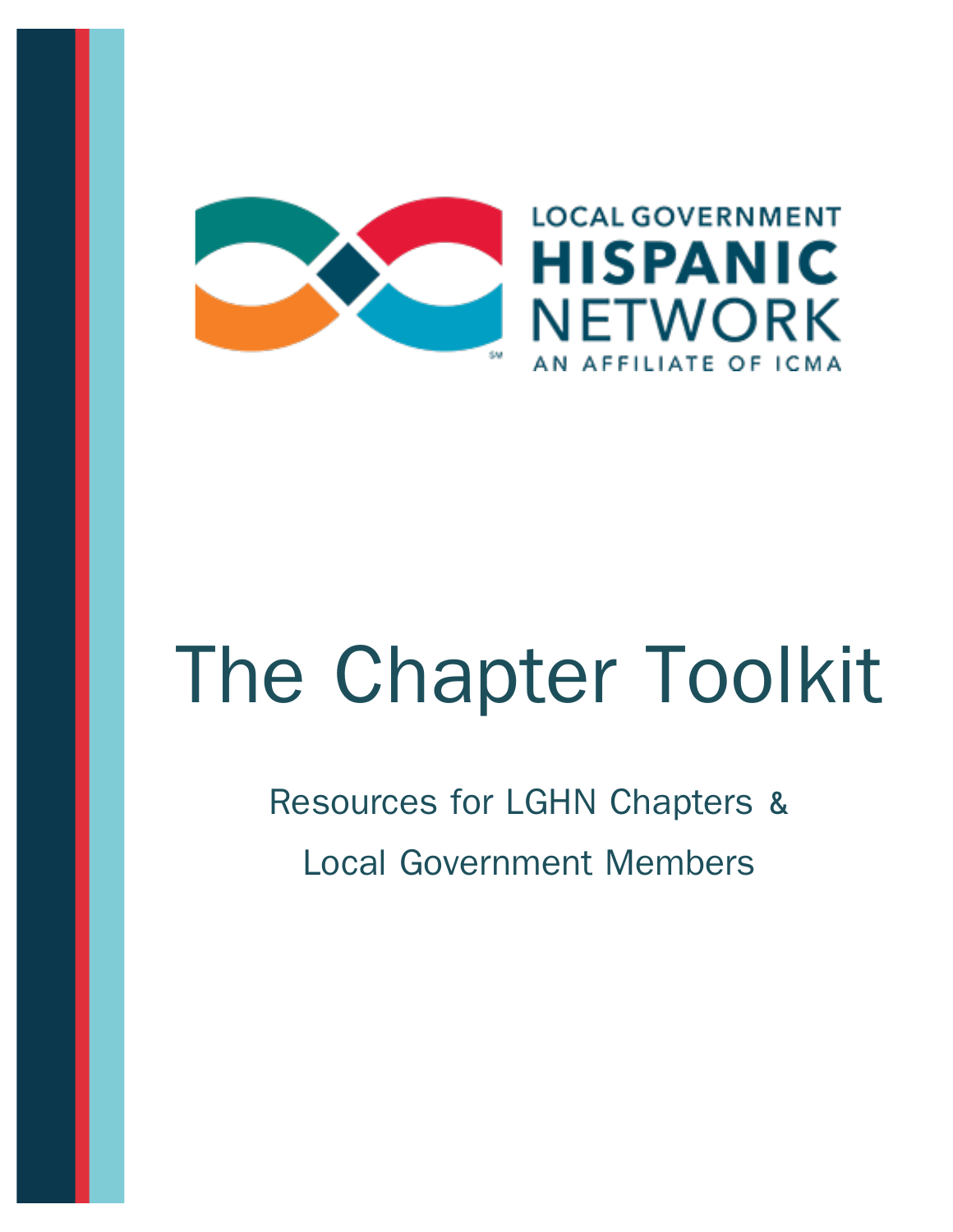

**SINY ARRIVER** 

Dear LGHN Chapter & Local Government Members,

Based upon our real experience, we at the Mesa Hispanic Network with the Local Government Hispanic Network have outlined in this toolkit the possibility of events, workshops, and partnerships your local chapter organization can accomplish. Over three years at the City of Mesa, Arizona, we've built the Mesa Hispanic Network from a small council of 12, to an organization with nearly 200 members. We've done a lot of things really well, and there were things we could have done better. The most important part—*we did something*. We engaged our peers, our partners, our city leaders, and we worked at accomplishing our goals. This Toolkit was created to assist you in your mission to promote excellence within your peers, your organization and within *yourself*.

 $\sim$   $\gamma$ // $\sim$   $\sim$ 

As you embark on your endeavor to develop your local organization, we encourage you to contact us for anything you may need. We, like you, are passionate about serving others—that includes you and your organization.

Mesa Hispanic Network - An LGHN Chapter

MesaHispanicNetwork@mesaaz.gov

(480)644-6602

**The purpose of the Local Government Hispanic Network** is to encourage professional excellence among Hispanic/Latino local government administrators, to improve the management of local government, to provide unique resources to Hispanic local government executives and public managers, and to advance the goals of professional, effective and ethical local government administration. The Network works with other organization such as the International City Management Association which shares common goals.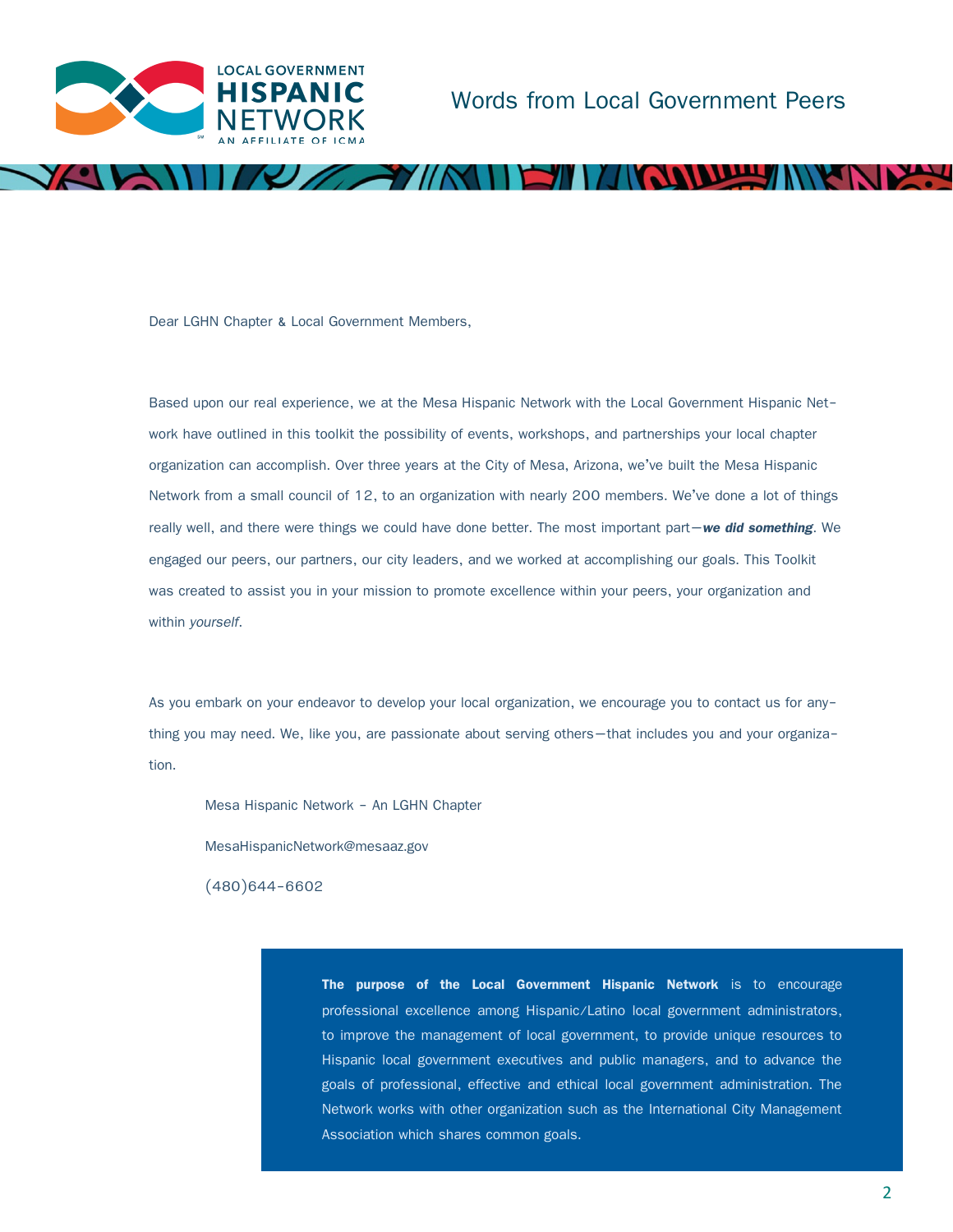

**VIDTHE** 

# In this Toolkit:

- 1. Getting Started: First Steps
- 2. Event Planning
- 3. Engaging LGHN & Partner Networking Groups
- 4. Hosting Lunch & Learns or Brown Bag Luncheons
- 5. Icebreakers
- 6. Membership Recruitment & Recognition
- 7. National Hispanic Heritage Month
- 8. Peer Mentorships & Other Networking
- 9. Planning Effective Meetings
- 10. Platicas Facilitator Guidelines
- 11.Community Scholarship
- 12. Volunteerism

For more information, contact us at [www.LGHN.org](http://www.lghn.org)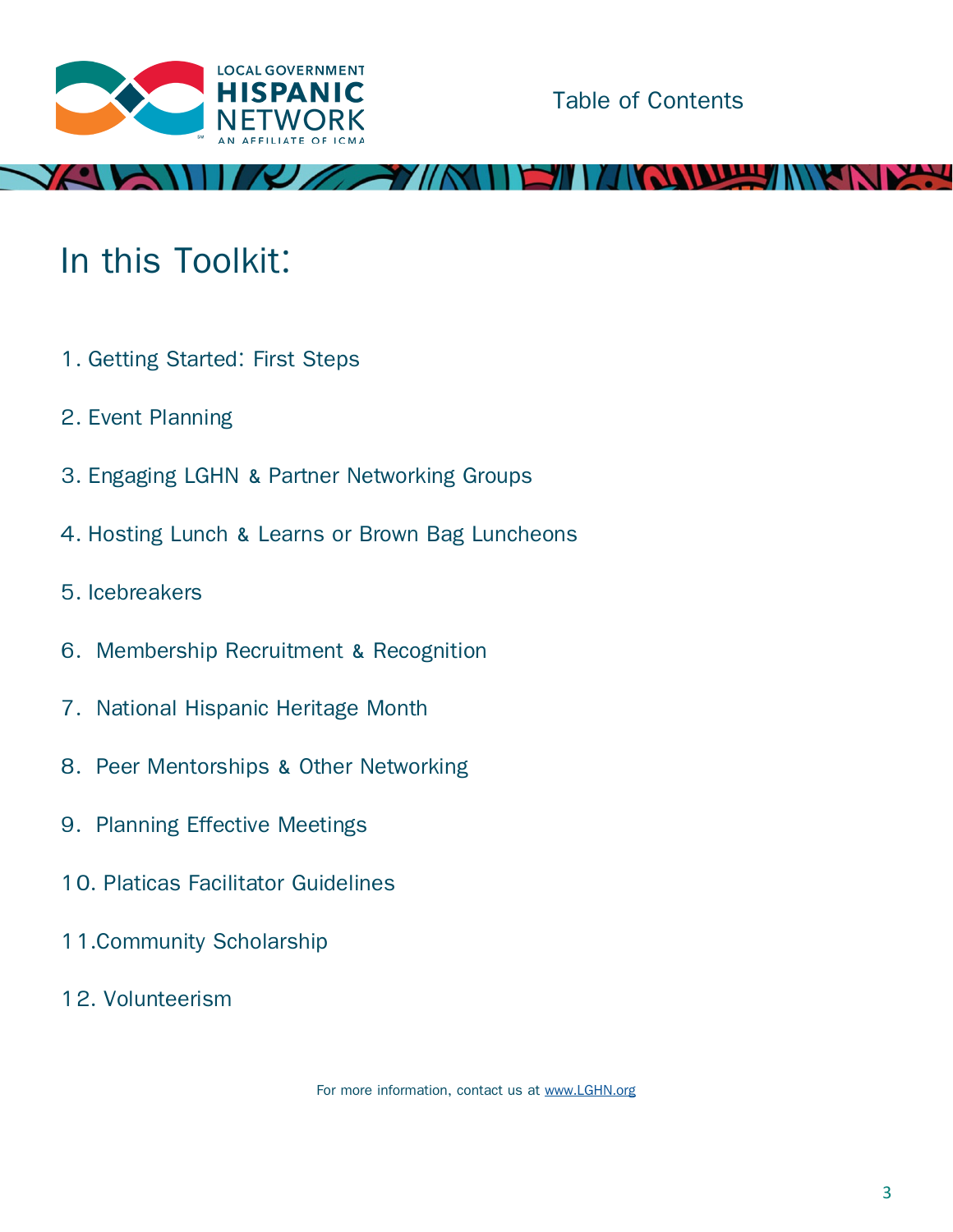

**Thur** 

For the purposed of this toolkit, 'Hispanic Network' refers to your LGHN Chapter or Local Government Member group. To get you started, here are some questions to engage your group and set yourselves up for success!

| <b>Questions to Ask</b>                  | <b>Discussion</b> |
|------------------------------------------|-------------------|
| What are the goals and needs of your     |                   |
| organization? How can your Hispanic      |                   |
| Network support those?                   |                   |
| Do you have the support from your or-    |                   |
| ganization's Executive Management?       |                   |
| What is the annual budget for events and |                   |
| programming? How will it be allocated?   |                   |
| What are top 3 programming or events     |                   |
| your Hispanic Network would like to fo-  |                   |
| cus this year?                           |                   |
| How do you want to keep your Hispanic    |                   |
| Network members informed and en-         |                   |
| gaged?                                   |                   |
| What are there potential partnerships    |                   |
| with other internal departments or em-   |                   |
| ployee groups?                           |                   |
| What support do you need from LGHN or    |                   |
| other regional/local groups?             |                   |
| How will you be measuring your suc-      |                   |
| cess?                                    |                   |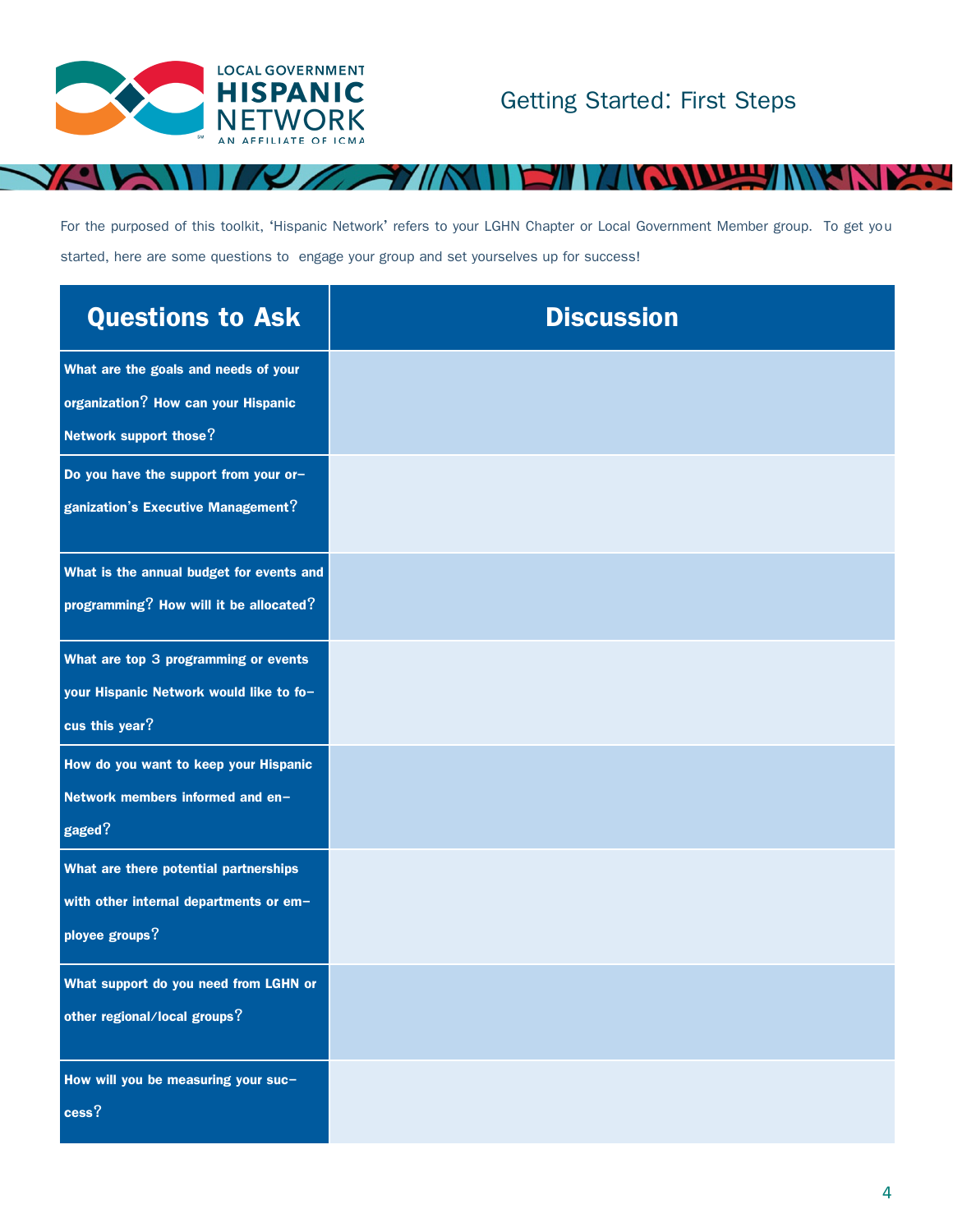

**Thurs** 

Planning an event can be a big undertaking, but it is a way to make a big impact and bring important issues or topics to light. Hosted events—from lunches to conferences—provide an educational opportunity that is outside of the daily work environment. It goes beyond the regular training platform in that employees typically leave inspired, informed and perhaps have a new perspective than when they came in. The greatest benefit of conferences is the ability to bring likeminded and industry peers together where they can meet new people and learn in a safe and open environment.

77 N H

One of the biggest, easiest to use, and already built-in tools that all chapters have for event planning—**the calendar!** There are many Hispanic, Latino/Latina, and international events that have been celebrated for ages. Those can be found online, and there's two examples [here](https://www.lexico.com/es/grammar/spanish-calendar) and [here](https://www.spanishdict.com/guide/a-year-of-celebrations-in-spanish-speaking-countries). If you have trouble coming up with a reason to celebrate, there's many already on the calendar!

#### **Here are some steps to see if planning a conference is right for you:**

- **Budget** First and foremost you need to know where the resources are coming from and how much you have for a budget. Whether it will be supported by your agency or you have other sponsorships, it is best not to make any commitments without having the funds to execute your plans.
- □ **Determine the Vision** What type of event do you have in mind? Multiple sessions, keynote speakers, theme, goals, etc. You need to have a solid vision before planning any logistics.
- □ **Set a Timeline** Planning an event can take a lot of time and work. You will not be successful without setting up a timeline and task list of all the items that need to take place. Start from the event and work your way backwards in order to see how much time is really needed. An average of 12 months is tyrpical but can be more depending on the size of the event.
- □ **Select a Decision Maker** There has to be one person designated to lead the entirety of the conference planning and to make some of the hard decisions. This person should have authority on behalf of the Hispanic Network, the budget, and within the agency. Most importantly, this person needs to have the allocated time, knowledge and resources to be able to ensure the success of the event is carried out.
- □ **Get your Committee on Board** Not only is it impossible to do it all by yourself, it is much more fun to do it as a team! Imple **menting a event is just as meaningful for professional development as it is to attend one**. Folks have the opportunity to grown their leadership skills, lean about even and project management, be engaged in work groups and dynamics-the opportunities are endless! So make the space inviting and open for all the get involved, your event will be the better for it.
- **Event Space** Secure an inviting and accommodating location for all within your agency. Your space will not only help determine the atmosphere for your event but will set the boundaries of what is possible.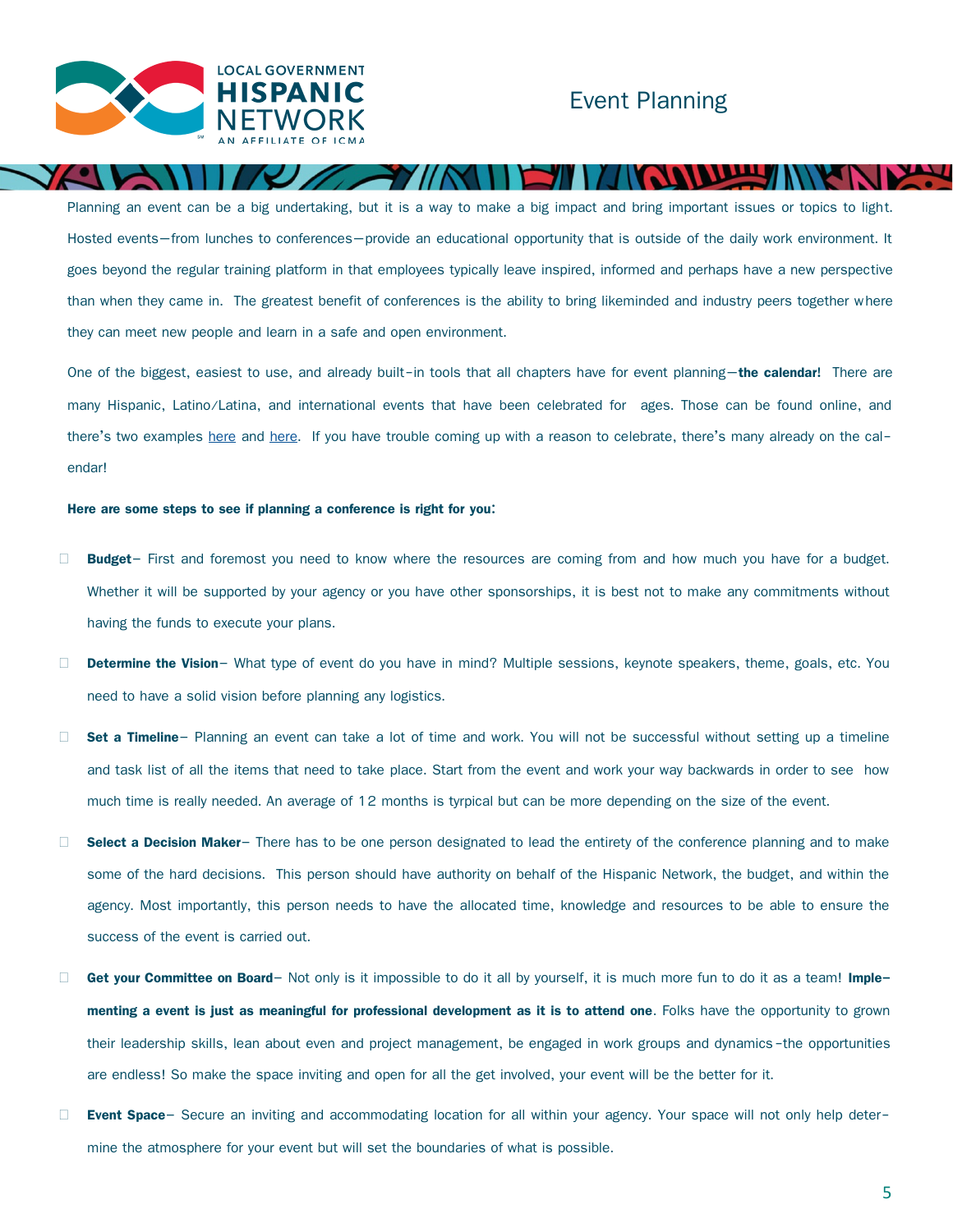

## Event Planning

- **Build the Program** Set all the details such as length of event, speakers, program sessions, meals, breaks, vendors and any other features you plan to incorporate. Keep in mind all of these areas will require their own working groups and implementation plans.
- **Market Event for Attendees** Determine how you will promote and get the word out. Keep in mind all of the available outlets for posting information to your employee base. Set up a website or e-registration site that hold all of the event details, program information and even local information that will enhance the experience of your attendees. Remember to send personalized invitations to your community and regional partners.
- □ **Materials & Supplies** As each area of the event is being planned, keep track on an ongoing materials and supplies list. Having a master list makes it easier to find partners and resources to start checking off items on your list.
- □ **Day of Event** Make sure you have delegates in all areas of the program and solicit for volunteers well in advanced to cover shifts on the day of (think of the small details such as room monitors, registration, floaters, etc.), have key individuals dedicated to support your speakers/ presenters, and most importantly have a dedicated post where your Decision Maker is stationed and questions can be filtered. Consider having feedback cards on the session and overall conference for improving future events. There are many detailed 'day of' checklists available through a simple web search that will help manage the success of the event.
- □ **After Event** Schedule and hold a debrief meeting, send out appropriate 'thanks' and recognition to all who participated in the planning or day of events. Most importantly, celebrate the success of your event and the impact you made for all who participated.

If you are not quiet ready to plan your own conference, join the LGHN Professional Development Committee and take part in planning the biennial conference! Also reach out to other Chapter and Local Government members who can share tips and tricks with you.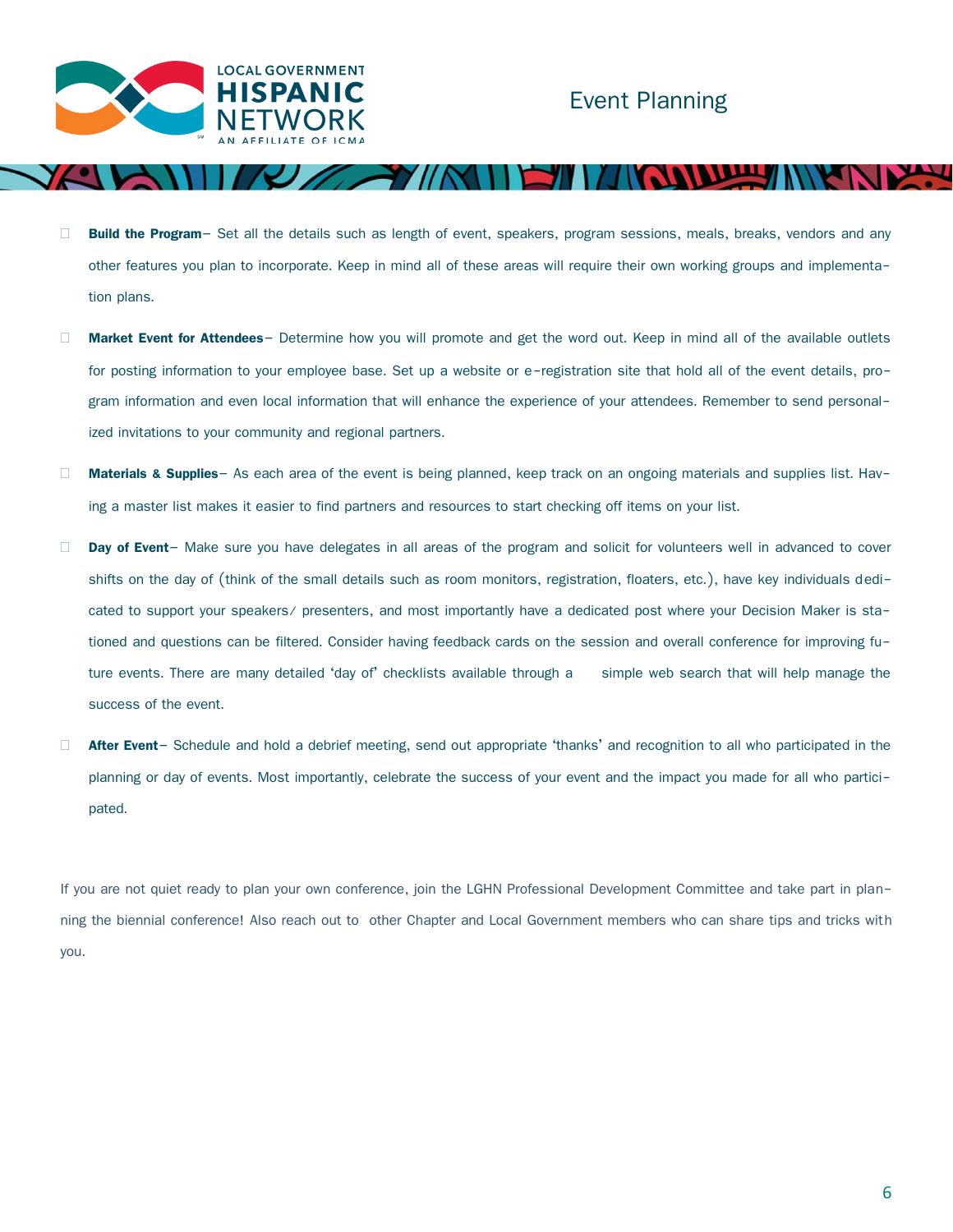

# Engaging LGHN & Partner Networking Groups

You don't have to do it alone. LGHN and other regional/ partnering affinity groups are readily available to collaborate on programming, networking and opportunities for your Hispanic Network.

Here are ways you can connect with other similar groups:

- □ Use LGHN Directory and Resources
- □ Join an LGHN Sub-Committee
- Connect with other affinity groups in your organization
- Connect with Hispanic Networks in your region
- □ Collaborate with INAPA, NFBPA, ICMA and other affiliate partners
- □ Collaborate with your state or local delegation of ICMA (i.e. Arizona City Managers Association)
- □ Consider similar affiliates at your local community colleges, universities and major corporations
- Connect with the Hispanic Chambers of Commerce or other similar community groups in your community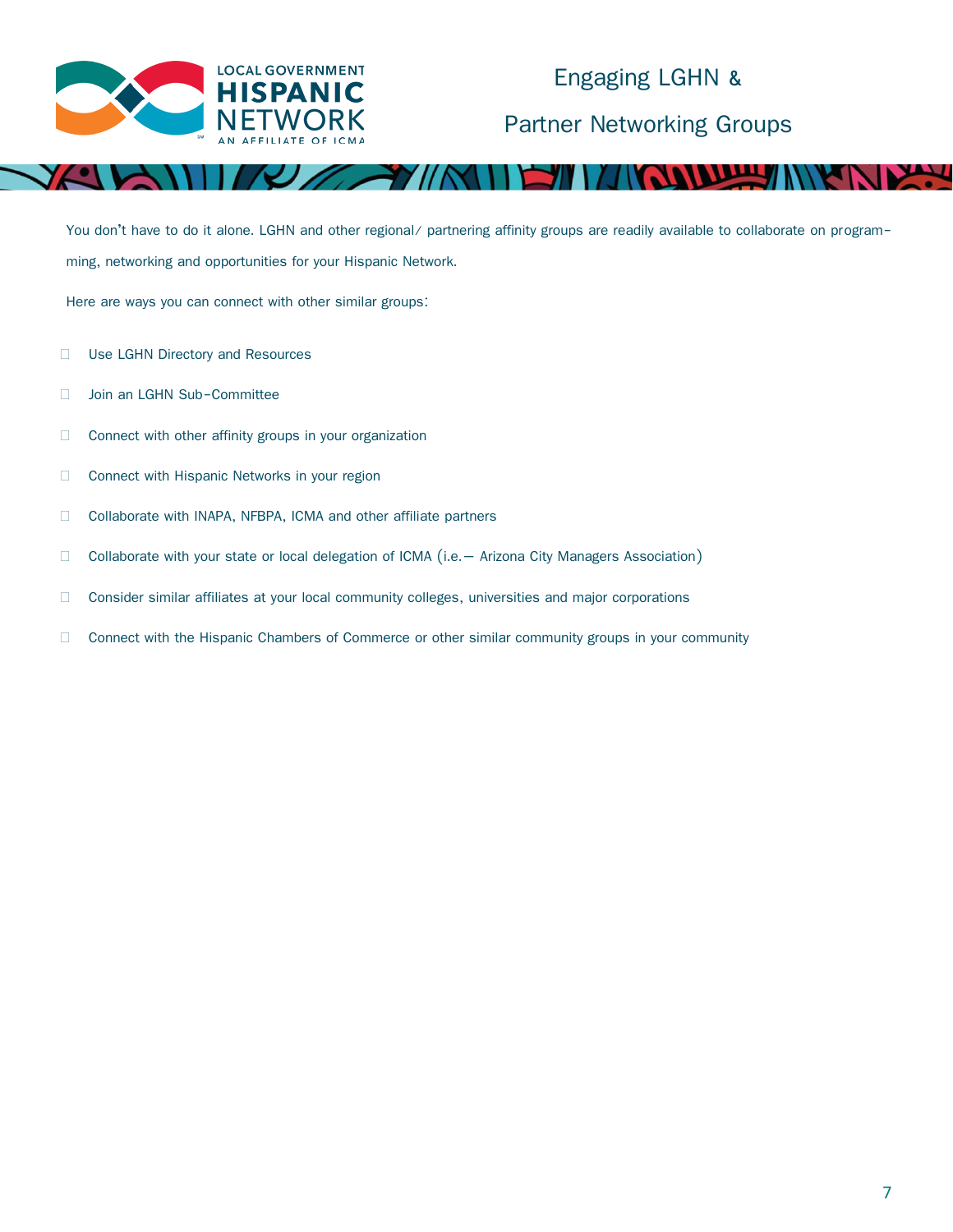

'Lunch and Learns' or Brown Bag Luncheon events are a great way to engage your Hispanic Network because they take place during the lunch hour, they are voluntary and have a relaxed and collaborative atmosphere that is less formal than a structured training session or seminar. Hosting a regular occurring lunch time event provides the platform to foster an environment where members support and encourage each other to succeed professionally, personally, and in the community.

Here are some tips to get you started:

- **Opportunity to Promote your Hispanic Network** Hosting events is a great way to engage your network base and increase membership or participation by building new relationships.
- □ **Leadership Approval/ Sponsorship** Always make sure you have leadership approval before hosting an event. If your network does not collect funds, consider soliciting avenues in your agency to support and fund this as a training or professional development opportunity.
- **Pick a Topic** Topic selection is critical as it should be informative, interesting and relates back to the network/LGHN's mission, but it should also be lighthearted, general enough for the masses and fun! Remember, the audience is giving up their lunchtime so topic selection is essential to keep them coming back!
- **Find a Venue** Find a neutral place that is easily accessible by all levels of your municipality. Don't be afraid to showcase interesting sites such as Art Centers, Council Chambers, or recreation or large conference rooms. Be sure the space is equipped for technology, food and large crowds.
- **Food-** Whether you are supplying the food (Lunch & Learn) or asking the participants to bring their own (Brown Bag Luncheon) it is important that you are clearly stating such in the marketing. When supplying the food, be mindful of common varying meal needs (i.e. vegetarian, vegan, gluten free, etc.) and offer to supply alternatives on request.
- **Vet your Presenter and Have a Backup Plan** Things happen, plans fall through and emergencies happen so plan be prepared. Make sure your presenter feels supported with information on the front end, refrain from hosting anyone you have not heard speak or met in person, and always have a solution to fall on in case your speaker is late or unable to perform.
- □ **Market Event** Your event will only be as good as your marketing. Use creative titles and fun jargon to catch the eye of your attendees. With the availability of free online marketing tools (Canva, Spark, Lucidpress, or Crello just to name a few), it is very easy to create flyers and develop a brand for your Hispanic Network. Be sure to include all the necessary event information and use a sign-up site or designate a singular email to RSVP.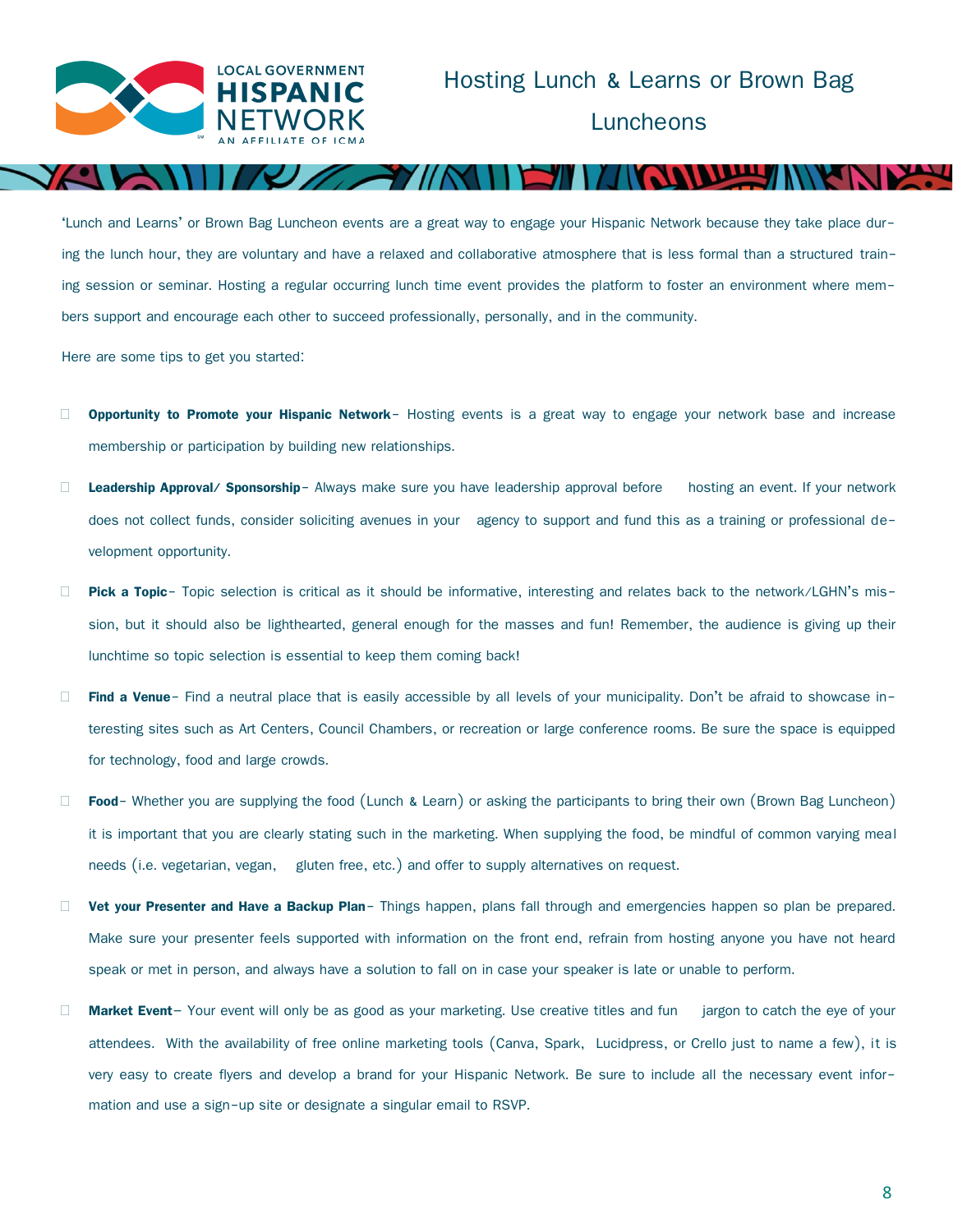

- **Include Time for Networking** Time for networking should be included in any event your Hispanic Network is hosting. Create a comfortable environment where guests can meet and mingle a little bit before and after the planned program.
- Devil in the Details- As for any successful event planning, be mindful of all the details: know your audience, amount of folks attending, get there early enough to set-up and test the equipment, delegate tasks, have a checklist, create a welcoming atmosphere with music and greeters,
- **Solicit Volunteers** Remember that all the roles to plan, implement and work the event are a learning opportunity for individuals to strengthen their event management and leadership skills. Set aside tasks and offer these roles to your greater Hispanic Network to participate and get involved. After all, teamwork makes the dream work!
- **Always Promote your Next Event** The best way to promote your next event is to announce it at the end of your existing event. Be sure to bring promo materials or let the audience know when and how to register (i.e. designated website, email distribution, contact person, etc.)
- **After the Event-** The after work is sometimes just as important as the event itself because it is your lasting impression. Be sure to follow up with appropriate 'thanks' to your speakers and supporters, consider sending a recap to you network and personal messages to any volunteers. And don't be afraid to get creative! Video snippets or picture collage can be just as effective in helping to get your message across.
- □ **Set a Regular Schedule** Consider how many events you have the capacity to hold and plan for them in advanced. Whether it is twice yearly, quarterly or even monthly, your success will be dependent on your planning. Not only will participants be able to set their calendars, but the speakers will have more time to develop content and prepare for your event.
- **Things to Consider** Some final items to note: maximize the time of year and holidays of significance (i.e. Hispanic Heritage Month, Cesar Chavez Day, Cinco de Mayo, etc.), use the opportunity for surveys, consider making events accessible via recording or web view.
- **What to do when things don't go according to plan** No event will ever go *exactly* according to plan. Most of the time, your guests and attendees will never know. Learn from your mistakes, debrief with your event planning team, take notes, and imple-

Keep in mind that there is no 'one size fits all' approach to planning any event and expect to learn as you go. Be receptive to the needs and wants of your organization and frequently solicit feedback from a neutral party. While lunchtime events can take a lot of effort and planning, they usually come with a high return of support and exposure of your network.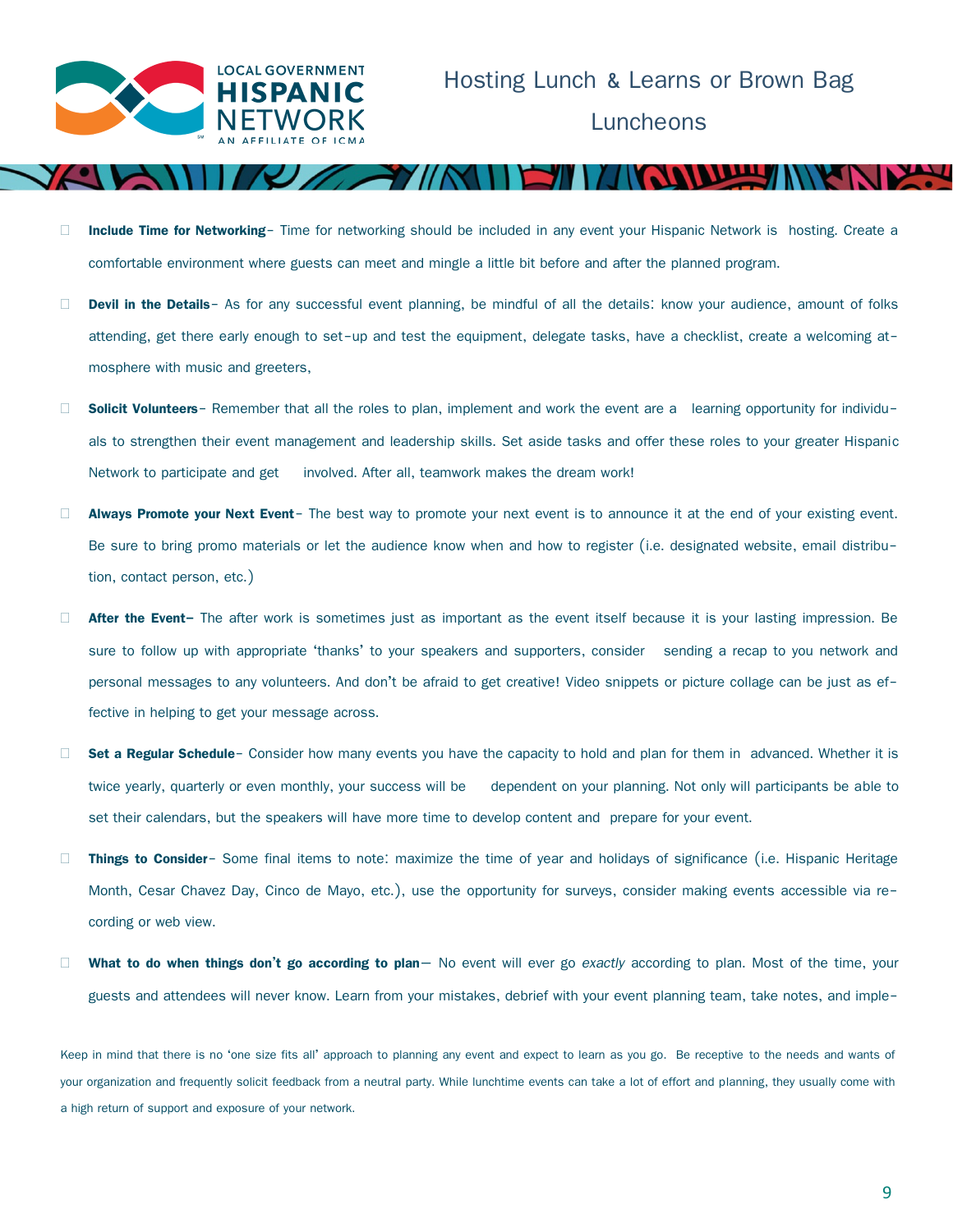

### Icebreakers

Need a quick way to break the ice at a meeting or event? Here are a few fun ways to get your membership talking and engaged:

- **Little-Known Facts** Have members share their name, what department they work in, how long they have been with the agency, why they are part of the Hispanic Network and one little known fact about themselves. This "little-known fact" becomes a humanizing element that can help break down differences and encourage future interaction.
- □ The Parking Lot-Set up several large pieces of paper on the wall or table and let members write down questions or topics they want to discuss. Then have the leader generate conversation around them instead of making individuals bring them up. This will help those who may be fearful of speaking up and help navigate sensitive topics.
- □ Two Truths and a Lie- For a fun conversation starter have members introduce themselves by telling two truths and one lie. The rest of the group will have to guess what the lie is.
- **Word Tree** This ice breaker helps members broaden their minds to the discussion at hand. Generate a list of words related to some of the topics or themes on your agenda. For example, when planning the next event, ask what words or phrases come to mind. They may suggest a potluck, pizza party, toy drive, Olympic Games, etc. Write all suggestions on the board. You can then use this opportunity to discuss planning, solutions or vote on the best option.
- **Random Question Ball-** Get a beach ball and write questions on it in permanent marker (ex: what is your favorite movie, what do you love most about our organization). Bring the ball to your next meeting. Throw the ball to a randomly and ask them to answer the question that their right index finger points to.
- **Who am I?-** Great game for networking events. Each guest gets a character name placed on their back (could be someone from a nursery rhyme, a movie character, a celebrity or a cartoon). They may ask three questions from each person to try and guess who they are.
- **Marooned** Separate members into groups of five and tell them that they are stranded on a deserted island. Explain that they must select five items from their personal belongings they have brought to the meeting to help them survive and that each person must contribute one thing. Give them about ten minutes to dig through their purses, bags or pockets to select necessary items. Then, have each group explain what they selected and how each object is essential to their survival. This activity encourages networking and team building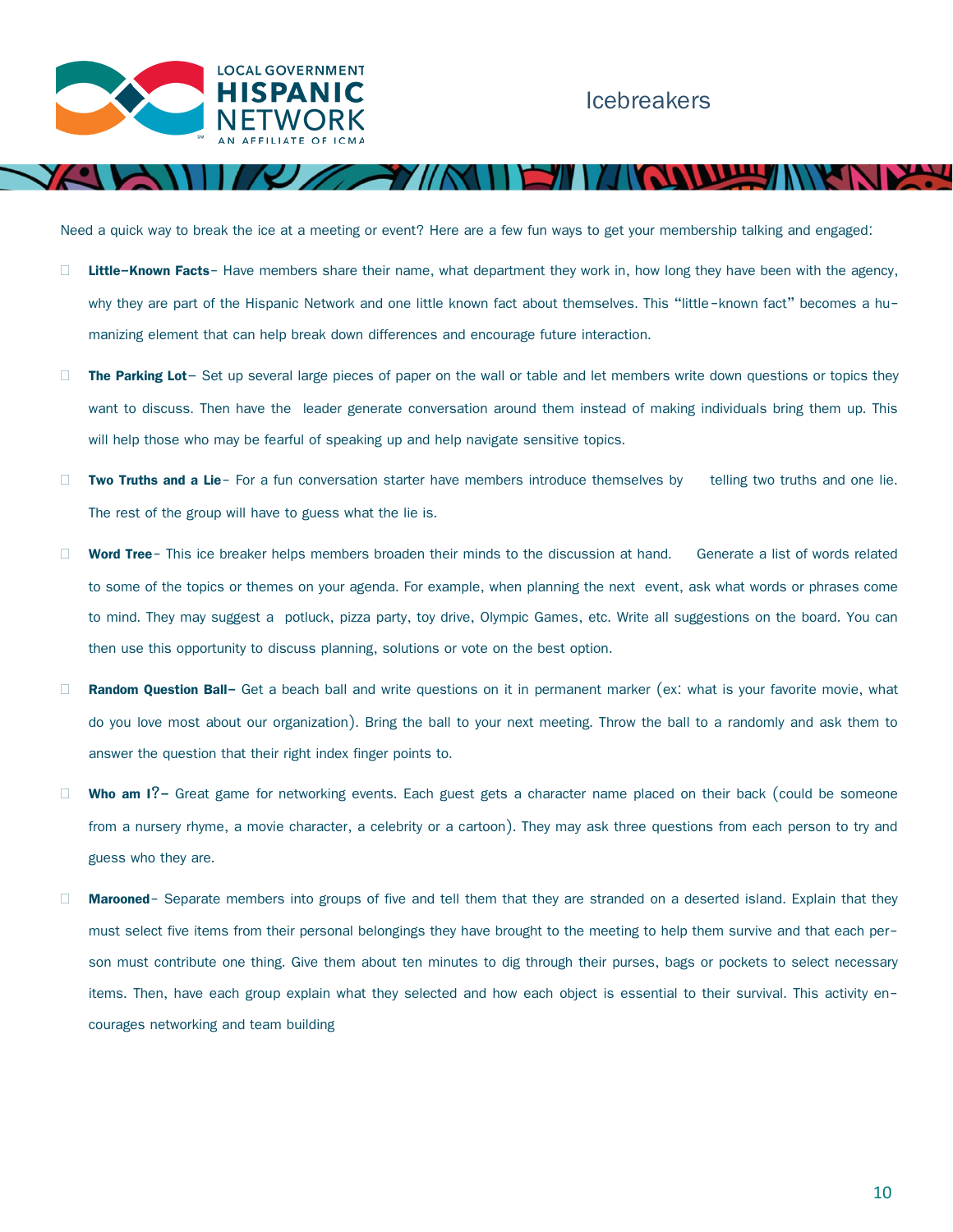

## Membership

Recruitment & Recognition

Membership recruitment is about building long-lasting relationships., engaging folks and letting them know how they will benefit, from the Hispanic Network not just professionally but also personally. Garnering and maintaining membership can feel like a full time job but, it works best when you use the outlets already available to you. Take advantage of developing a relationship with your Human Resources or Training staff, have promotional materials at a variety of levels of engagement and remember to have fun with it!

- □ Attend Staff Meetings
- □ Online Employee Resource Pages
- □ Employee Benefits Events
- New Employee Orientation
- □ Offer Training & Development Opportunities
- **Participate in the Community**
- □ Networking & Word of Mouth
- □ Recognition Program
- □ Bring a Friend Challenge
- □ Send Personalized Messages
- **Have Top Down Support**
- □ Be Visible! Use Branding & Marketing

It is just as important to recognize and honor your existing members as it is to recruit new ones. Your Hispanic Network is directly linked to the professional and personal growth of the members. By implementing a recognition program, you are expressing gratitude to those that have significantly contributed to the organization as well as show others how they can get involved.

Here are some ways t o recognize your members:

- **E** Annual Award Program
- □ Monthly/Quarterly Newsletter Spotlight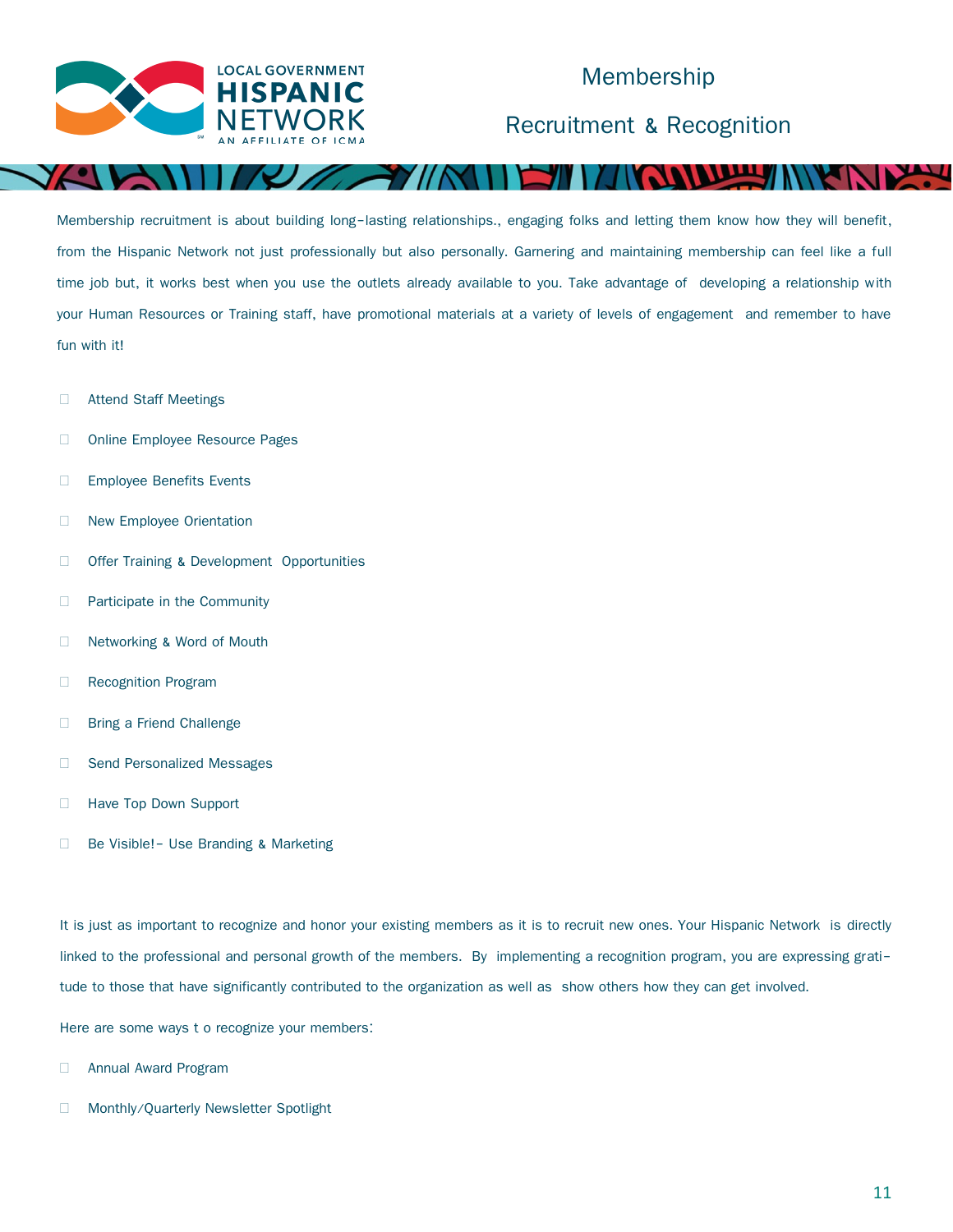

It is never too early to start planning to celebrate Hispanic Heritage Month. National Hispanic Heritage Month is September 15-October 15. There are many ways local governments can recognize the many contributions of Latinos/Hispanics in your communities during this month. Latinos/Hispanics are the nation's largest ethnic or race minority in the U.S. with a population of 58.9 million accounting for 18.1% of the population as of 2017. Many local governments have much larger and growing Latino/Hispanic populations.

Hispanic Heritage Week was initiated by President Lyndon Johnson in 1968 and expanded to a month by President Ronald Reagan in 1988. The dates were chosen because September 15 is the anniversary of independence for five Latin American countries (Costa Rica, El Salvador, Guatemala, Honduras and Nicaragua), three other countries also celebrate their independence in September (Mexico, Chile and Belize), and Día de La Raza is on October 12.

- Inviting speakers to discuss the history of Latino/Hispanics in your local community,
- $\Box$  Hosting cultural celebrations exhibiting the food and arts of Latin American countries,
- □ Highlighting historical or famous Latino/Hispanics through communication methods such as websites and social media,
- $\Box$  Supporting/partnering with local nonprofits hosting cultural celebrations,
- $\Box$  Promoting a reading campaign in libraries highlighting Latino/Hispanic authors
- Displaying in community facilities art of Latino/Hispanic artists or historical photographs of Latinos/Hispanics in your community, and
- $\Box$  Issuing a proclamation from the local governing body acknowledging the importance of the month.

As our population in the U. S. grows more diverse, our communities should find ways to embrace and celebrate our diversity throughout the year. For more information and resources on National Hispanic Heritage Month visit [www.hispanicheritagemonth.gov.](http://www.hispanicheritagemonth.gov)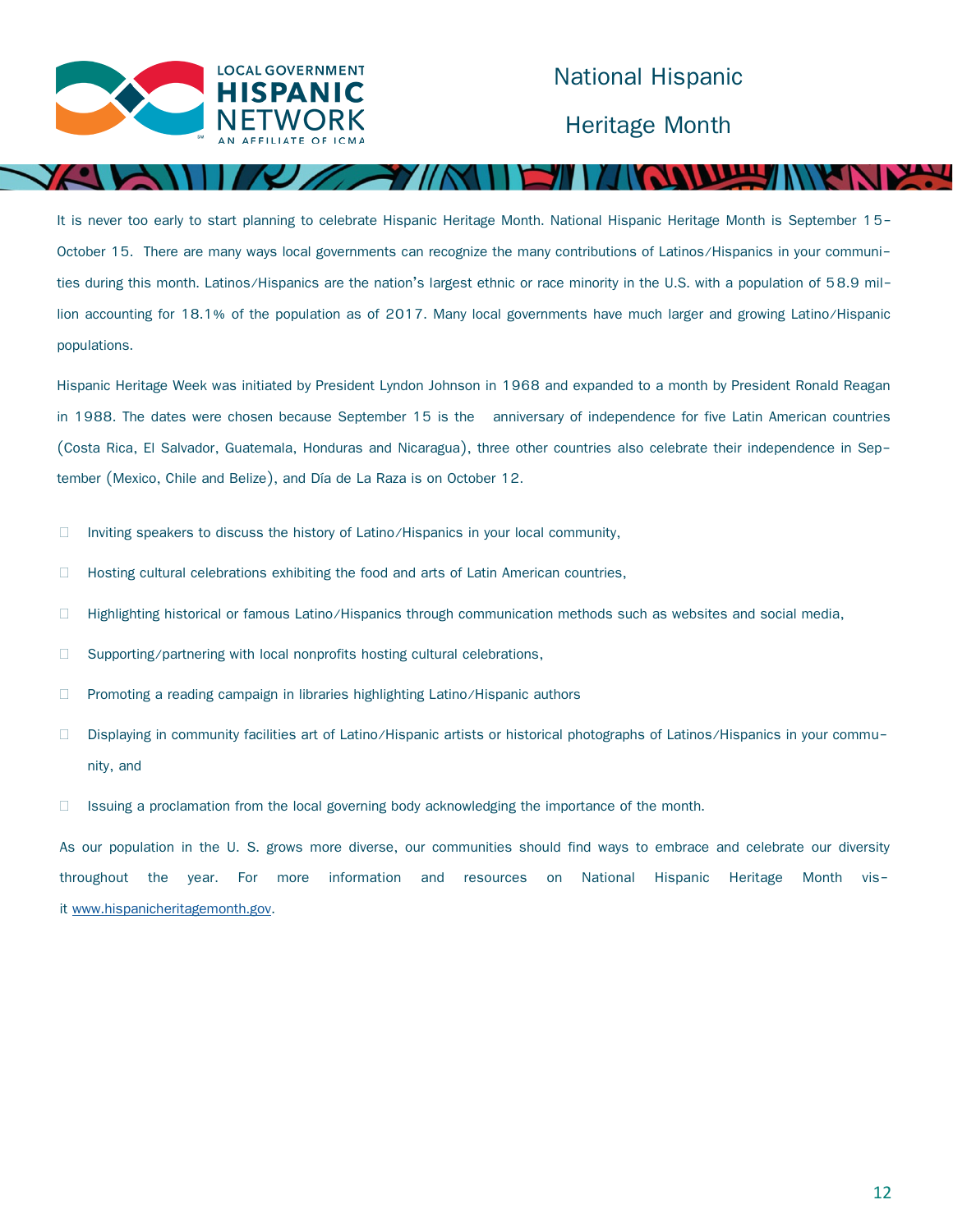

### Peer Mentorship &

Other Networking

We have all heard it before– having a mentor is one of the most valuable tools for career development and advancement. But the truth is, many are not comfortable searching out this kind of relationship or have a person in mind for this kind of role. That is why peer mentors and/ or networking opportunities are so valuable. It allows for a more flexible environment for members to meet new people, and develop connections that can turn into more substantial mentor/mentee relationships. Additionally, networking platforms have the ability for increased cross collaboration, training and project performance just by knowing more colleagues in your agency or field. After all, it is not always what you know but who you know!

- **LGHN Padrinos/ Madrinas Program**
- □ Member Contact Directory
- National Forum for Black Public Administrators Mentor Program (Partner Program)
- National Forum for Black Public Administrators Executive Leadership Institute (Partner Program)

Be sure to share comforting words and success stories about the benefits of mentors, peer mentors and networking to promote a safe space where new relationships can grow.

Here are some additional tips to encourage members to participate in networking:

- $\Box$  Just go for it! Hardest step is showing up.
- Be confident, but also know others are being vulnerable just like you.
- $\Box$  Lead with who you are and not where you have been.
- $\Box$  Create meaningful connections by sharing personal information.
- □ Listening is as important as speaking.
- Get feedback on fresh or innovative ideas.
- $\Box$  Get contact information to follow-up and check-in in order to keep the connection going.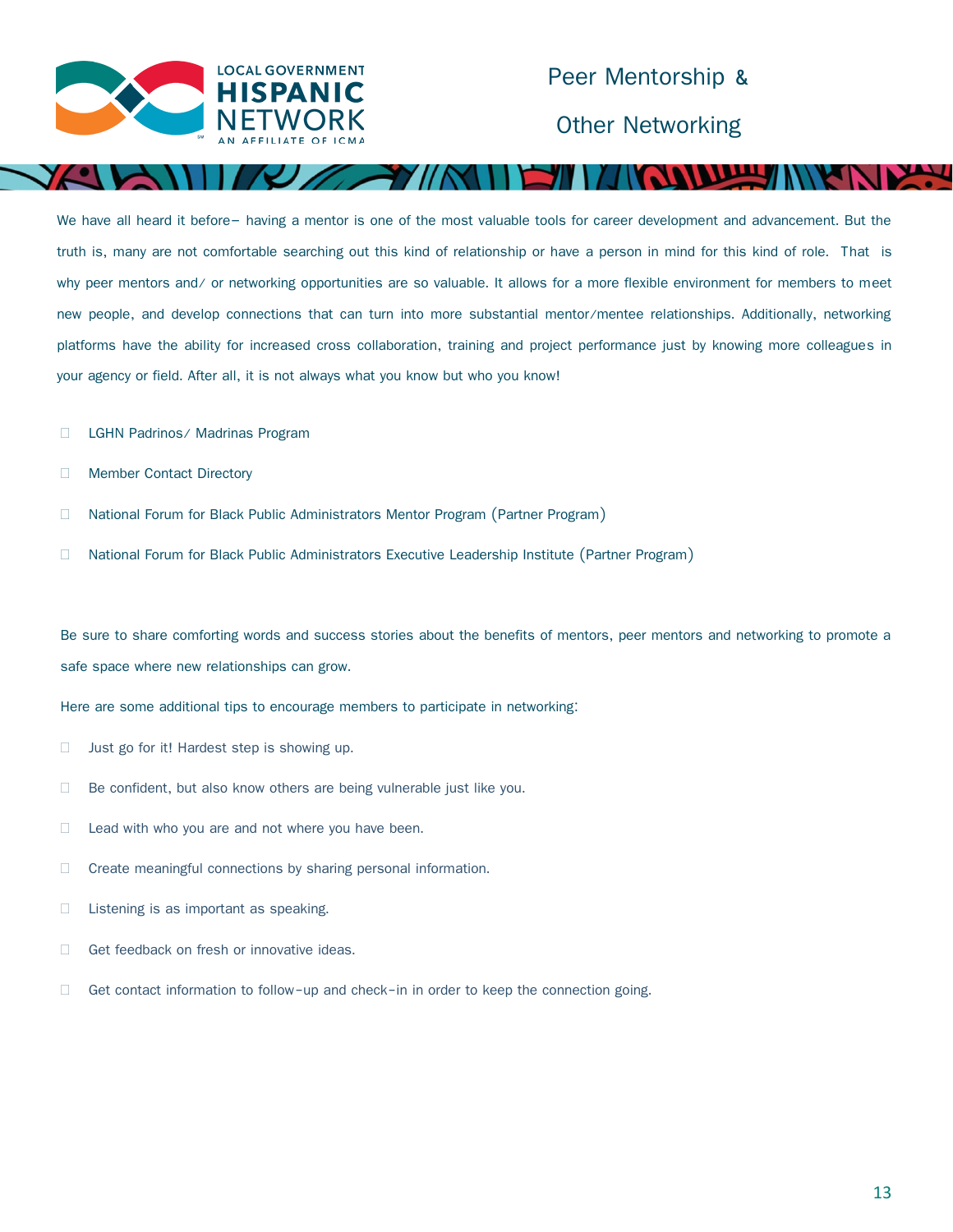

While running and planning meetings seem to come naturally to some, it can be very intimidating or overwhelming for others. Below is some tips to planning effective meetings:

#### Inviting Participants:

- $\Box$  The decision about who is to attend depends on what you want to accomplish in the meeting. This may seem too obvious, but it's surprising how many meetings occur without the right people there. For instance, consider inviting City department representatives , outside agency, local businesses as it relates to the topic.
- □ Make sure to invite all committee or Hispanic Network members . Meetings are very powerful tools of communication and engagement when conducted effectively.

#### Developing Agendas:

- Distribute printed agendas, be sure to include start and end times.
- $\Box$  List items of discussion and what action items are needed.
- $\Box$  Be realistic with how much your meeting can cover during the allotted meeting time. Always allow more time to compensate for open discussion.

#### Meeting Conduct:

- $\Box$  Always start on time; this respect those who showed up on time and reminds late-comers that the meeting is always on time.
- $\Box$  Have a sign in sheet at meetings to identify who's there.
- Introduce yourself and your role. Welcome attendees and thank them for their time.
- $\Box$  Remember to model kind energy and positivity. Depending on the nature of your meeting.
- $\Box$  Review your agenda at the beginning of the meeting, giving neighbors a chance to understand why the meeting is taking place and what items are to be covered before open discussion.
- $\Box$  Bring refreshments, this helps encourage socializing.
- $\Box$  Leave 5-10 minutes at the end of the meeting to evaluate or get feedback on the meeting; this is an import step on how well the meeting went. Get consensus on how often would like to meet in advance, and even choose the date/time of your next meeting while you are all together.
- $\Box$  Summarize action items and next steps so they are clear.
- Finally, remember to have fun, enjoy the company of your peers!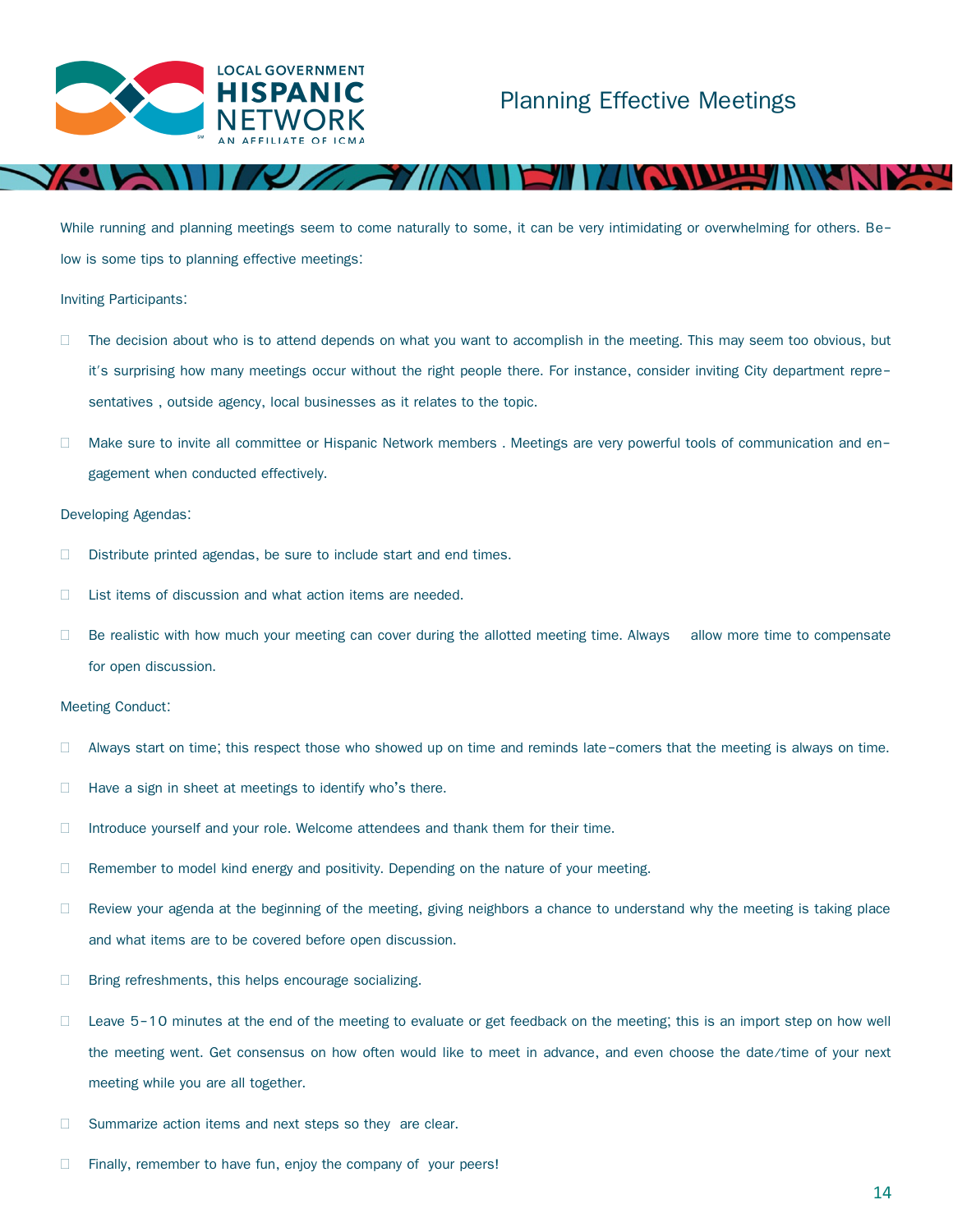

'Platicas' is an LGHN hosted series intended for members to connect and learn from each other. During each Platica, 2 Co-Lead Facilitators will guide a conversation based on a pre-selected topic Topics are chosen based on interest from a previous LGHN Member survey. Facilitators will encourage dialogue with prompting questions and leading sound bites. The Platicas series is a great way to network with LGHN members and gain knowledge from other local government professionals.

| TOPIC:                    | Insert Topic Title                                                                        |
|---------------------------|-------------------------------------------------------------------------------------------|
|                           |                                                                                           |
| PLATICA DESCRIPTION:      | In a Paragraph, Summarize the Topic, Key Concepts, Key Learnings, etc.                    |
|                           |                                                                                           |
|                           | $CO$ -LEAD #1:                                                                            |
| <b>PLATICA CO-LEADS:</b>  | $CO$ -LEAD $#2$ :                                                                         |
|                           |                                                                                           |
|                           | An LGHN Program Committee Member Will Be the Co-Lead's Liaison and Will Assist You With   |
| <b>LGHN LIAISON:</b>      | Logistics and Preparation for the 1 hour Platica Session                                  |
|                           |                                                                                           |
| <b>LENGTH OF PLATICA:</b> | 1 Hour                                                                                    |
|                           |                                                                                           |
|                           | 20-Min Presentation, Development of 2-3 Questions, Attendance Sheet, Participant Feedback |
| PREP:                     | Sheet, Timekeeper (1 of 2 Co-Leads or LGHN Liaison)                                       |
|                           |                                                                                           |

| <b>CO-LEAD (FACILITATOR) ROLE</b>                                                                                                       | <b>TIME</b> |
|-----------------------------------------------------------------------------------------------------------------------------------------|-------------|
| <b>INTRODUCTIONS:</b> Begin the session by welcoming participants, introducing Co-Leads and asking participants to introduce themselves |             |
| (Name, Title, City/County, & Share "What About This Topic Interested You?"                                                              |             |
| <b>RECORD ATTENDANCE:</b> 1 of the 2 Co-Leads documents attendance (Name, Title, City). This attendance sheet will assist with deter-   |             |
| mining whether Participant is an LGHN Member, future outreach, and to keep data on Platica participants. Submit attendance sheet        | 5 Mins      |
| to LGHN Liaison.                                                                                                                        |             |
|                                                                                                                                         |             |
|                                                                                                                                         |             |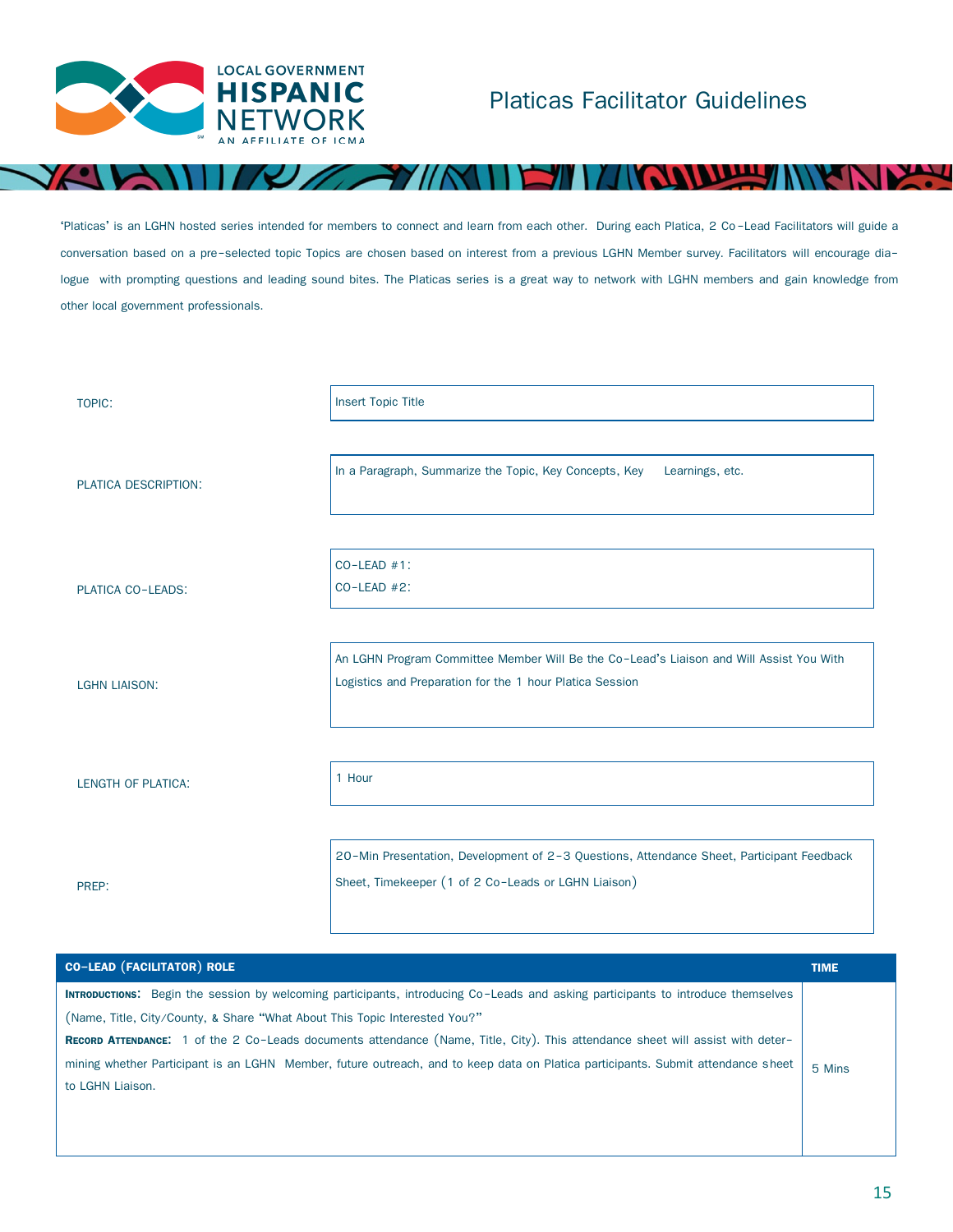

XC

# Platicas Facilitator Guidelines

#### TROUBLE MY NEW  $2\pi$  -YIIN 31 I

| <b>CO-LEAD (FACILITATOR) ROLE</b>                                                                                                                                                                                                                                                                                                                                                                                                                                                                                                                                                                                                                 | <b>TIME</b> |
|---------------------------------------------------------------------------------------------------------------------------------------------------------------------------------------------------------------------------------------------------------------------------------------------------------------------------------------------------------------------------------------------------------------------------------------------------------------------------------------------------------------------------------------------------------------------------------------------------------------------------------------------------|-------------|
|                                                                                                                                                                                                                                                                                                                                                                                                                                                                                                                                                                                                                                                   |             |
| <b>OVERVIEW OF PLATICA FORMAT:</b> Explain the 1-hour format: i.e. "These Platicas Series are structured to not only learn about the topic<br>and key concepts, but also to learn from one another. As with all Platicas, we learn from each other's experiences and often<br>realize that we are not alone in our journey. So, in today's Platica, I will provide you with an overview of the Concepts, ask you some<br>questions about your own personal experience or issues you are confronting at work, and then we will have an opportunity to have a<br>conversation about how this topic applies to your jurisdiction."                   | 3 Mins      |
| TOPIC INTRODUCTION: During this 20-minute period, present the topic, key concepts, and why it is important to local government pro-<br>fessionals who are serving minority communities, etc. Key to tie it back to importance of recognizing demographic changes across<br>the country (more minorities), and why local governments need to develop new strategies to recruit, hire, engage, serve communities<br>of color.                                                                                                                                                                                                                       | 20 Mins     |
|                                                                                                                                                                                                                                                                                                                                                                                                                                                                                                                                                                                                                                                   |             |
| <b>Q &amp; A:</b> Ahead of time, prepare 2-3 questions to start off the Q & A portion of the session, following your 20-min presentation.<br>This will help start off the Q & A period. Questions are designed to kick-start the Q & A. In some cases, participants will have their<br>own questions and want to dive-right in, in other cases, your questions may spark other conversations or questions. The goal is to<br>have a conversation about how this topic relates/affects the participants. Making the topic relevant to issues participants are want-<br>ing to address will make the Platicas more valuable to those participating. | 25 Mins     |
| <b>PARTICIPANT FEEDBACK:</b> Tell Participants that we want their feedback to continue to improve our Platicas and that we will send them<br>a survey following the Platica, but that you would like to offer participants an opportunity to share 1 learning from the Platica. You<br>can ask: "What resonated with you? What did not resonate with you? Any other input you would like to share? Record participant<br>feedback and submit to LGHN Liaison.                                                                                                                                                                                     | 6 Mins      |
| <b>CLOSING:</b> Thank the participants for their interest in this topic and joining the session.                                                                                                                                                                                                                                                                                                                                                                                                                                                                                                                                                  | 1 Min       |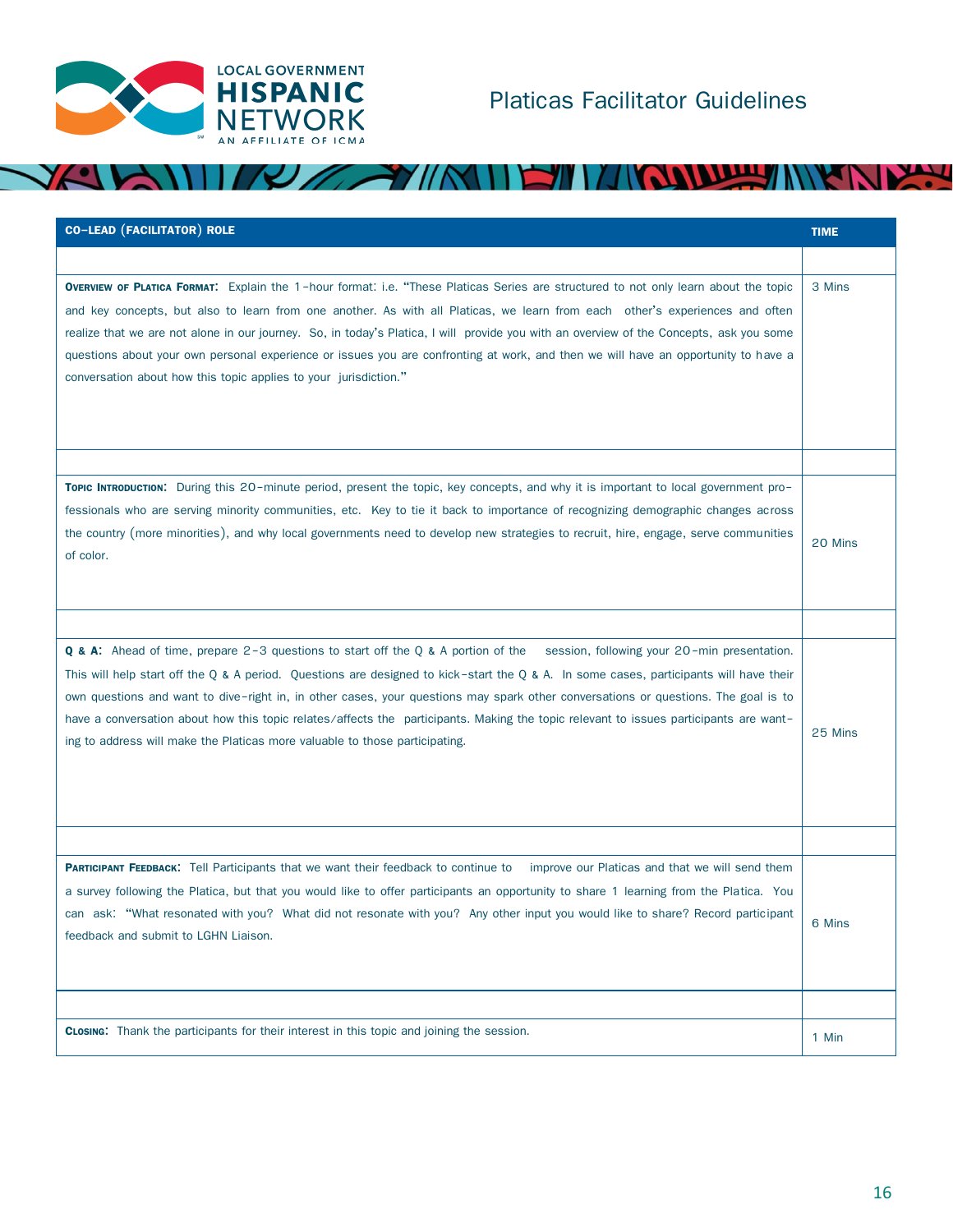

A significant way to imprint your Hispanic Network into the community is by offering a scholarship program. Scholarships for education and/ or conference attendance is a impactful way to support the mission of your network while exposing new individuals to the benefits of the organization and offering them an opportunity they may not have had otherwise.

Start by looking at what your organization has to offer first, Is there a program fee you can have covered or waived, can you partner with your library or parks & recreation services. is there a local non-profit that has participants with identified needs or challenges? Often times it will be harder to narrow the scope of your goals once you have identified all the possibilities.

Here are some items to consider when implanting a scholarship:

- Define your Scholarship Goals/Purpose
- Determine Amount and Funding Source if Needed
- Determine if Tax Deductible- (Chapter Members can use LGHN 501 $(c)(3)$  foundation group)
- Set the Minimum Criteria
- Set your Timeline
- **Narket and Advertise**
- **Candidate Selection Panel or Review Board**
- Recognition of All Submissions
- Selection and Honoring of Recipient

Additionally, consider setting up a scholarship or sponsorship for your own Hispanic Network members to attend professional development conferences or events. Often times employees may have difficulty getting such events covered if they are not directly tied to their current job duties, however as a network in support of professional advancement it beneficial to support events deemed meaningful.